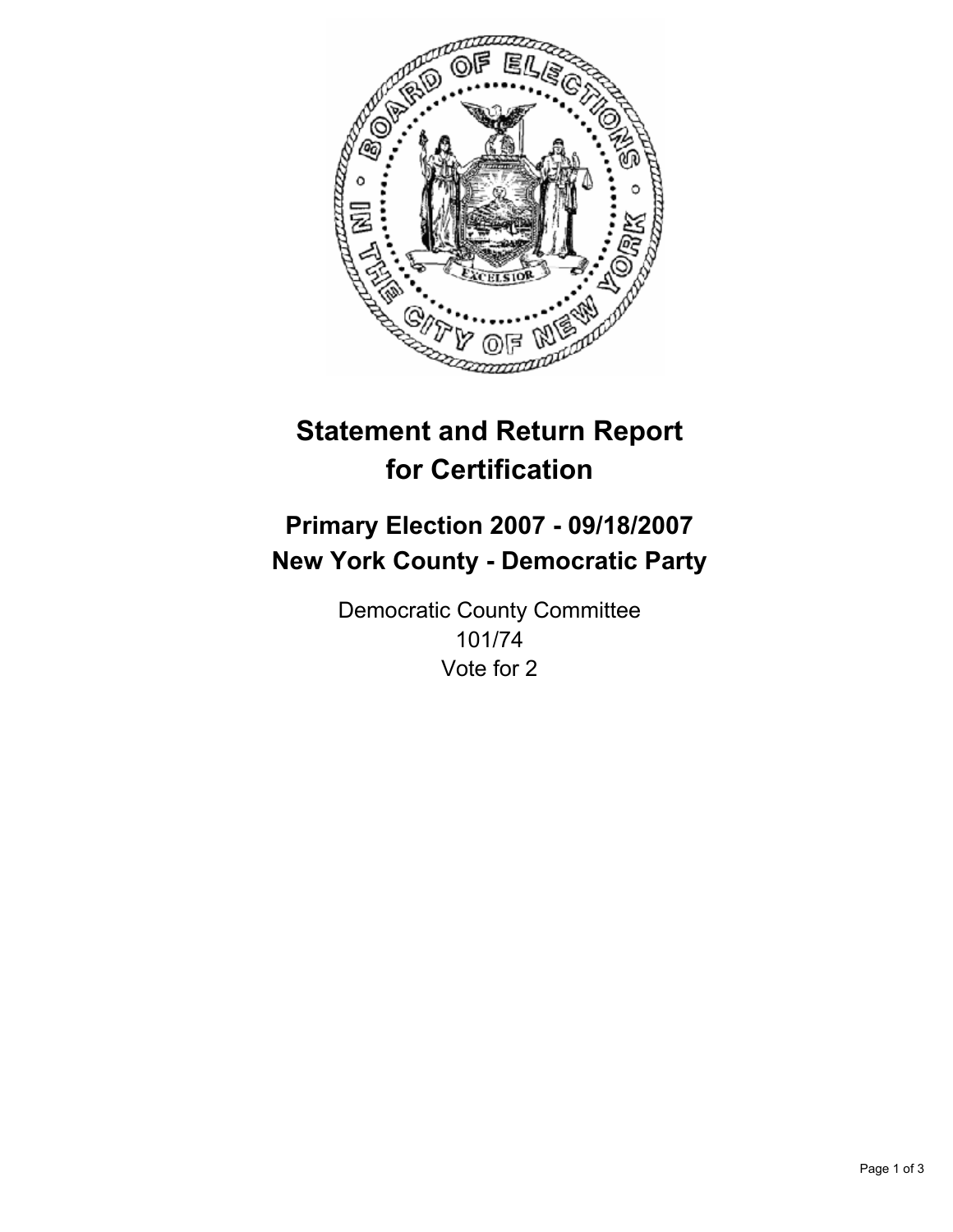

### **Assembly District 74**

| <b>EMERGENCY</b>       |    |
|------------------------|----|
| ABSENTEE/MILITARY      |    |
| AFFIDAVIT              |    |
| ALEX J CARABELLI       | 21 |
| <b>MYRNA EGETH</b>     | 19 |
| <b>MOLLY HOLLISTER</b> | 16 |
| <b>Total Votes</b>     | 56 |